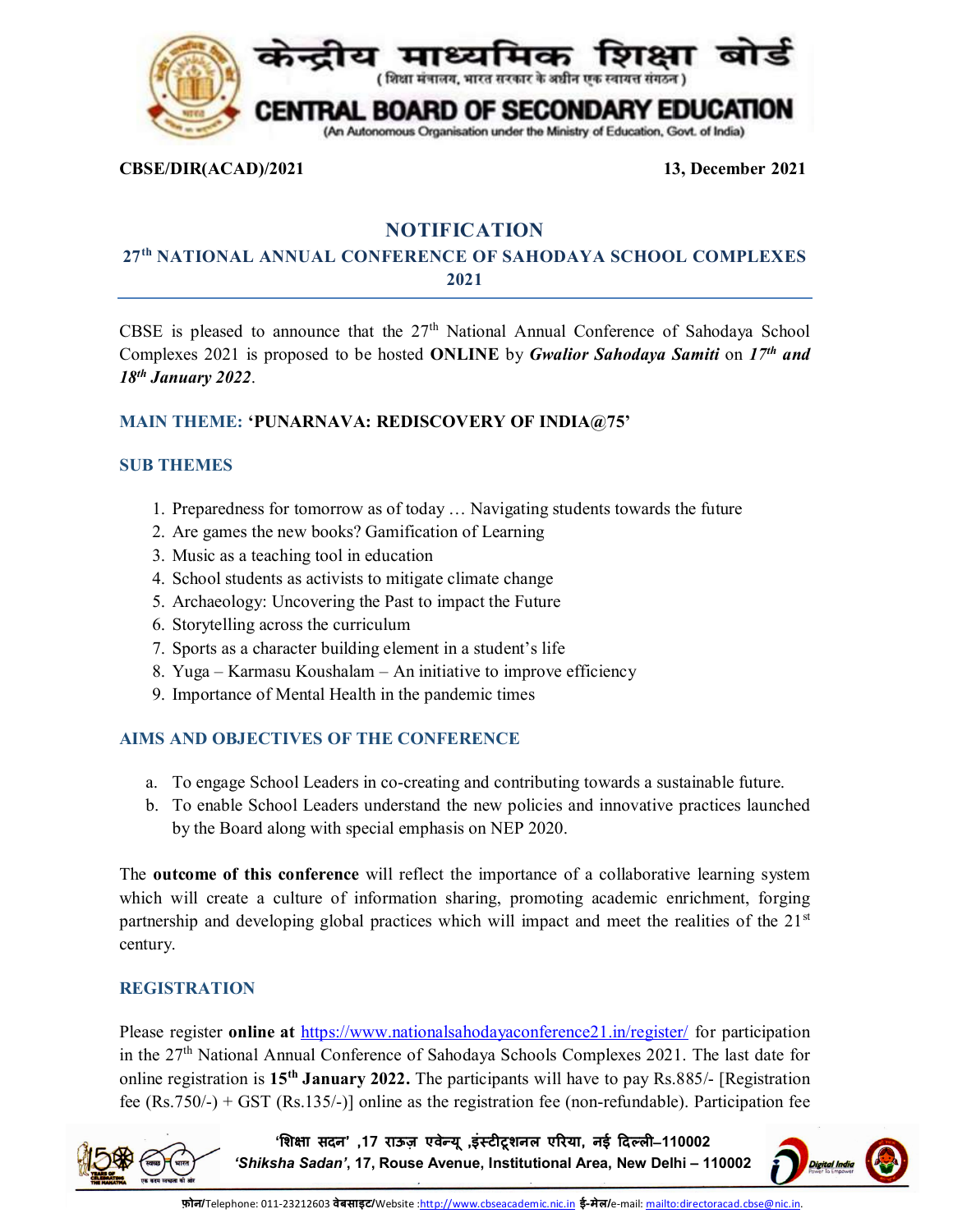

collected by the host Sahodaya will be subject to third party audit as laid down by the Board.

## **CASE STUDIES ON INDIAN HERITAGE – EK BHARAT, SHRESTHA BHARAT**

Case studies on the projects for revival, conservation, rebuilding and awareness about the heritage of our country are invited from schools. The case-studies should focus on any specific Indian heritage, discipline of art, architecture, monuments, music, literature, performing arts, knowledge, technology, textiles, crafts and cuisine. It should be viewed through the lens of value and significance of agency by schools in the work of heritage conservation. These materials must have a didactic intent, and it is anticipated that they will be used by institutions and individuals engaged in the study or practice of revival, management, conservation planning and historic preservation. Plagiarism checks must be run on the material before submission along with a certificate from the school Principal that the work is original and authentic.

The selected case studies will be collated and released in the form of an **e-SOUVENIR** during the Conference.

#### **Guidelines for the submission of Case Studies**

#### **A. The Case Studies should cover the following points:**

- 1. Basic information of the cultural heritage taken up for the case study
	- a. Name of the cultural heritage
	- b. Significance at a national level
	- c. Not overly difficult to access or visit
	- d. Accessibility and completeness of documentation on the research of monument or art and its history
	- e. Access to organizations and stakeholders involved
	- f. A published management plan and information on the process used to develop it
	- g. Demonstrated consultation with stakeholders
	- h. Strong interest of proponents of the art or managers of the monument in participating in this project
	- i. Examples of conflicts and their resolutions
	- j. Evidence of consideration of the relationship of values to fabric
	- k. Presence of political sensitivities
	- l. Strong didactic potential
- 2. Historical background of the heritage site or art
- 3. Name of the agency managing the monument or propagating the art
- 4. Description of revival, conservation and restoration work carried out with timeline
- 5. Values learnt from the project



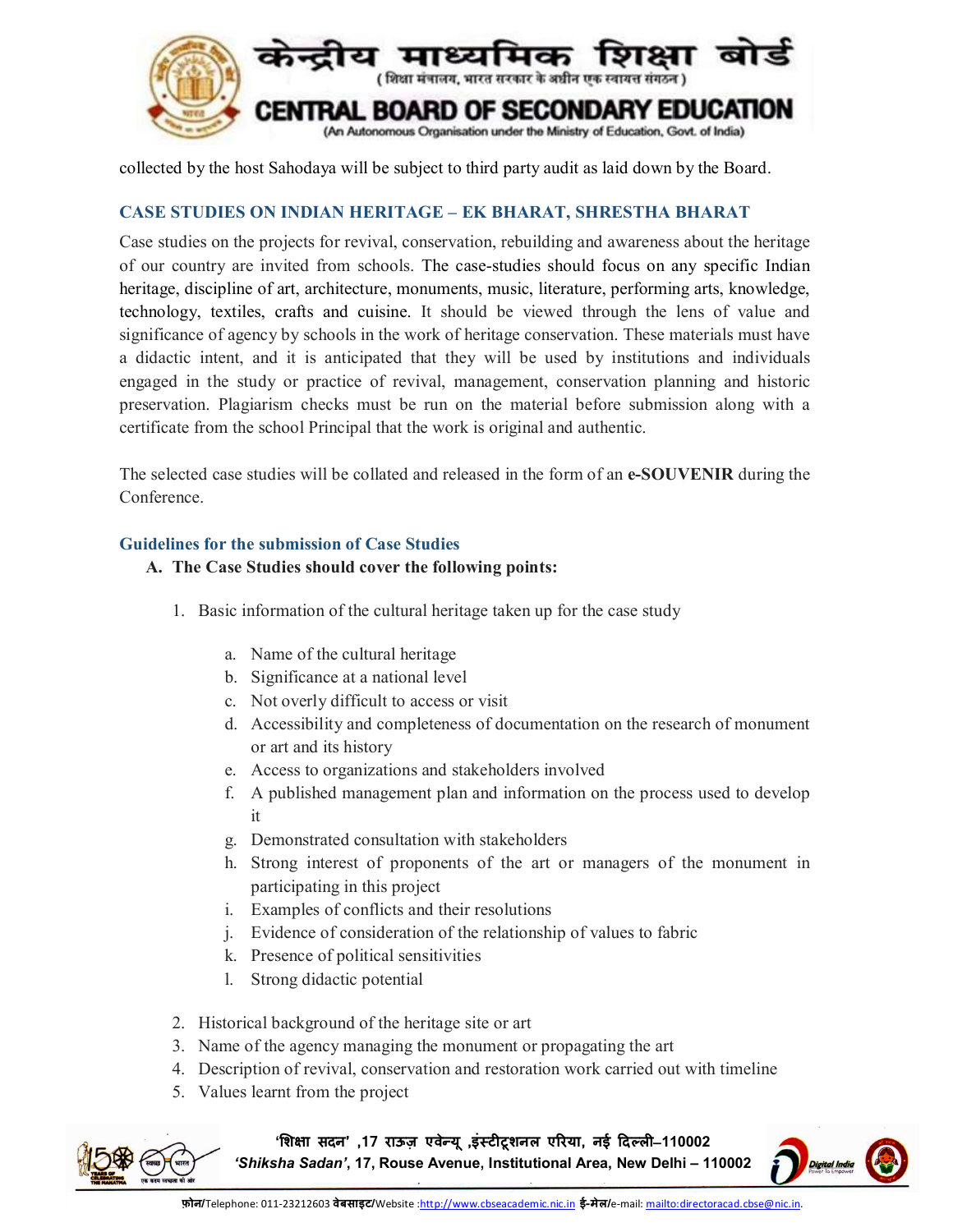

- 6. Photographs in Appendices
- 7. Conclusion
- 8. References

## B. **Process of creating the case study**

- 1. Research and document
- 2. Define objectives and approaches
- 3. Draft clear and impactful story-line
- 4. Document visits to site / study of the discipline / interviews with proponents
- 5. Have pictorial evidences
- 6. Note of successful outcomes and achievement of objectives
- 7. Review of drafts
- 8. Make final draft
- 9. Include appendices in the final draft

## **C. General Guidelines**

- 1. The word limit for the case study should not exceed 500 words.
- 2. A maximum of two case studies can be submitted by a school.
- 3. The work has to be an original contribution. No plagiarized work will be accepted.
- 4. The case study can be either in Hindi or English.
- 5. The case study has to be submitted as a single file in **MS WORD** format **(Pdf format will not be accepted)** in Calibri font size 12 with 1.5 line space.
- 6. The case study should also include the following:
	- a. The topic, name of the contributor: Principal / teacher and the name of the school with address.
	- b. Certificate of originality from the Head of the Institution in case of a Teacher and from the Director/Manager of the school in case of a Principal is mandatory.

Please submit the case study as per the guidelines shared above on the link <https://bit.ly/NSC-Submit> **on or before 28th December 2021**.

## **NAV KALA – VITHIKA (NEW PATHWAY OF ART) – AN E EXHIBITION DURING THE CONFERENCE**

On the occasion of the Conference, an e-exhibition of artwork already done by the students (any class) on any of the themes will be displayed.



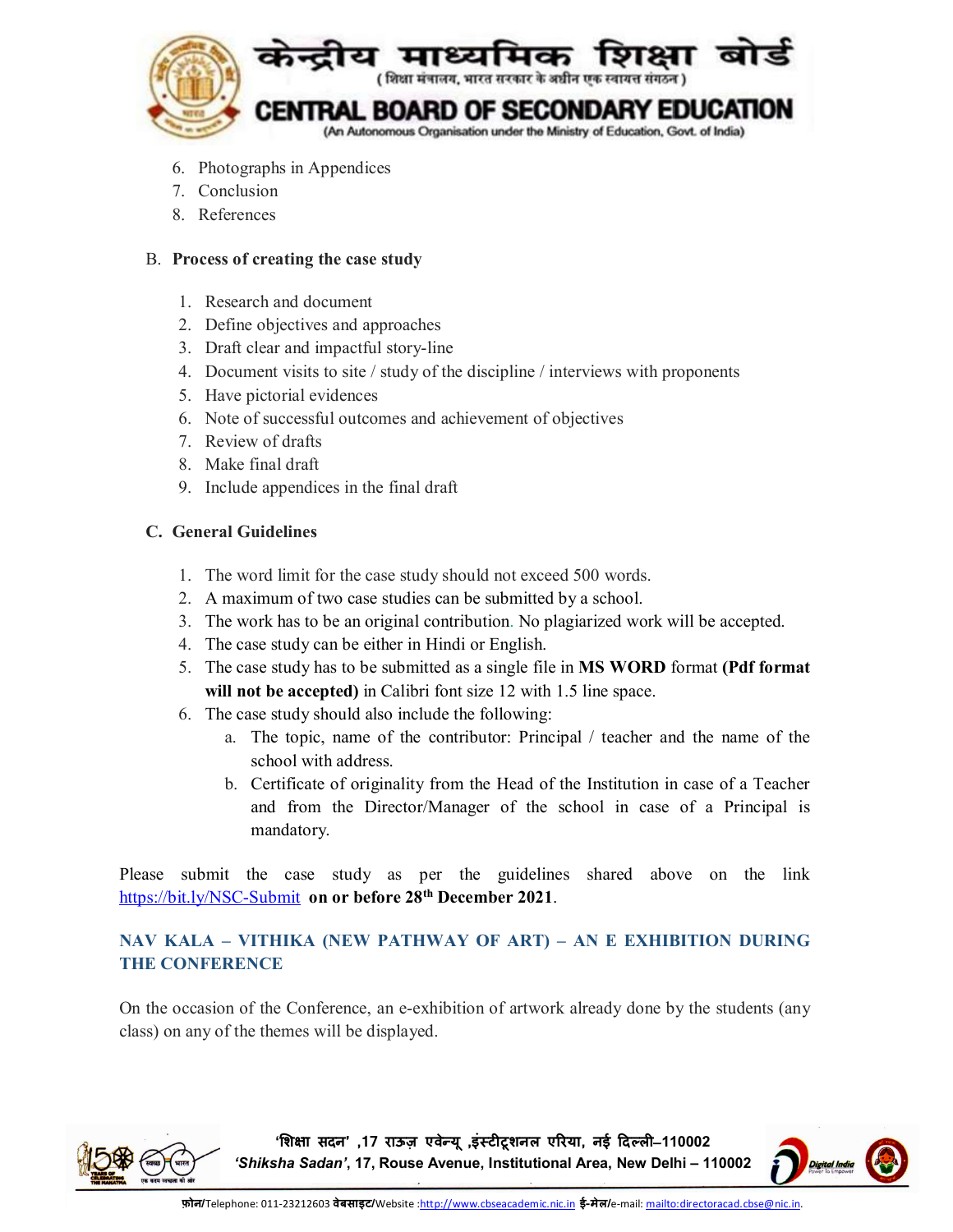

## **Guidelines for submission of Art work**

- 1. The chart should be of the dimension 22 inches by 14 inches or Half Chart paper.
- 2. The paper that can be used is either Ivory sheet or regular white chart paper.
- 3. The margins should be one inch (1 inch) on all four sides.
- 4. Art work can be sketches using black sketch pens/ pen work/ poster colours/ pencil shading/ water colours.
- 5. Name of the student, name of the school, City and State needs to be mentioned on the right hand corner at the bottom.
- 6. The art work needs to be a high resolution photograph or a high DPI scan of the original.
- 7. A maximum of four art works can be submitted by a school.

Please submit your contribution as per the guidelines at the link <https://bit.ly/NSC-Submit> **on or before 28th December 2021**.

## **Please note:**

- 1. Entries received after the mentioned deadlines will not be accepted.
- 2. Hard copies will not be accepted for any of the above.
- 3. The Editorial Team reserves the right to determine the eligibility of the entries.

For detailed information and registration, please visit the website

<https://www.nationalsahodayaconference21.in/>

For any queries, please contact at **+91 (0) 833 588 0700** or **+91 (0) 629 117 2838 or** send an email to [chair@nationalsahodayaconference21.in](mailto:chair@nationalsahodayaconference21.in)

**Dr Joseph Emmanuel Director (Academics)**